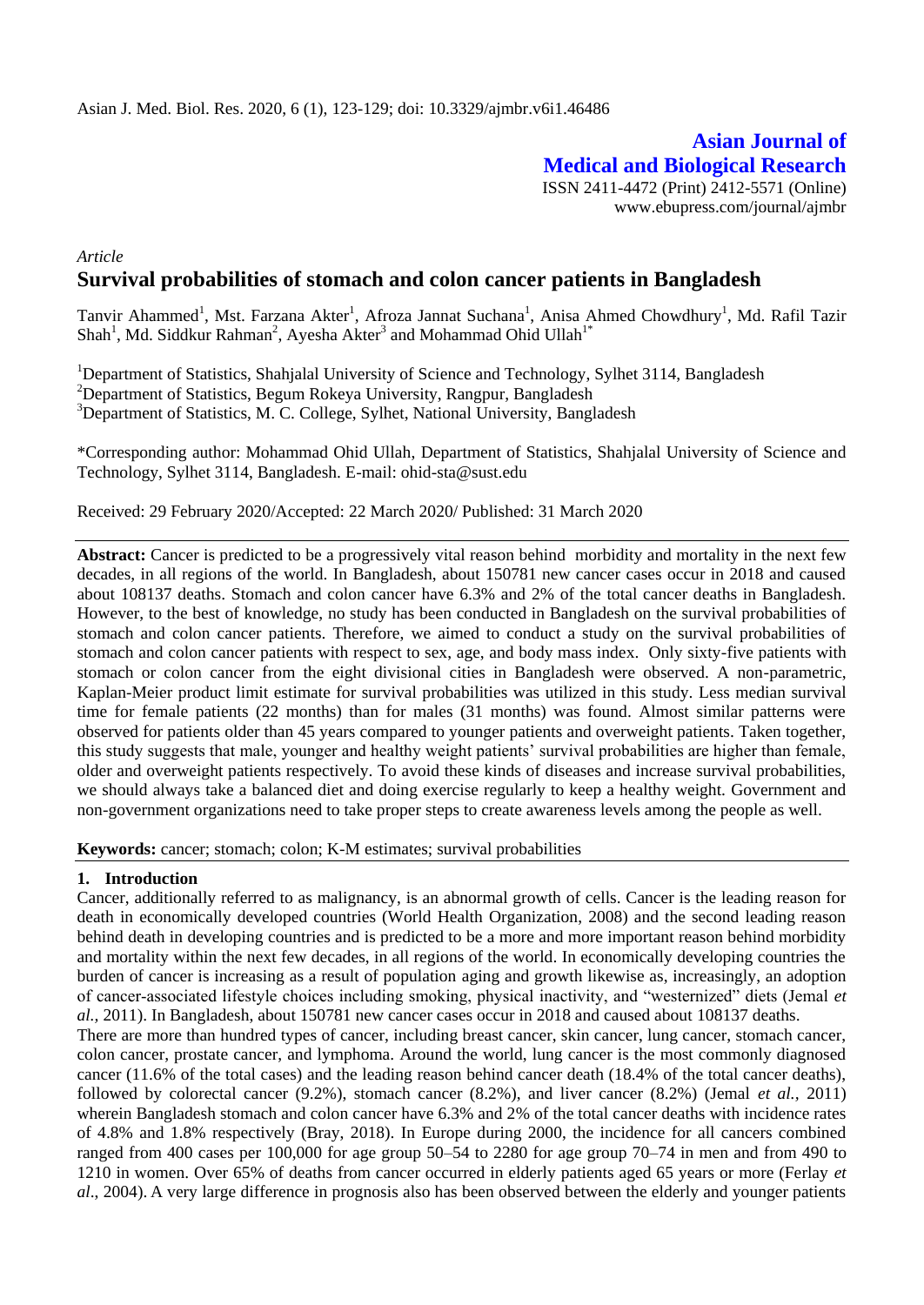(Janssen-Heijnen *et al.*, 2005). In colon cancer diagnosing age is also reciprocally associated with prognosis (Sant *et al.*, 1995).

Some population-based studies on cancer patients support the concept of the role of gender in predicting survival. It appears male patients were more susceptible to die from colon cancer. This finding is confirmed by some studies (Capocaccia *et al.,* 1997; Li *et al*., 2007) however, there are some controversies (Cheng *et al.*, 2001; Ji *et al.,*1998; Svensson *et al*., 2002) as well.

A stronger association between body mass index and colon and/or rectal cancer in men than in women have additionally been delineated in numerous studies (Wynder *et al.,* 1967; Lew *et al.,* 1979; Phillips *et al*., 1985; Wu *et al*., 1987; Graham *et al.,* 1988; Kune *et al.,* 1990). Among women, the risk is modified by menopause status, possibly through altered endogenous estrogen levels (Hou *et al*., 2006). It has been hypothesized that feminine sex steroids offer women protection both from the disease and in terms of survival (Hayne *et al.*, 2001; Payne, 2007).

Stomach cancer is a major health problem in many countries. Stomach cancer is a vital contributor to the worldwide burden of cancer (Van Cutsem *et al*., 2016) and less than a century ago it was the most common cancer in the world (Karimi *et al.,* 2014). Stomach cancer, or gastric cancer, is a build-up abnormal cells that form a mass in part of the stomach. It can develop in any part of the body. According to the WHO, stomach cancer caused 783,000 deaths worldwide in 2018. It is the sixth most common cancer worldwide, but the third leading cause of cancer-related deaths. Another study found that gastric carcinoma is one of the most common cancers and the second leading cause of cancer-related death in the world. Despite decline morbidity and mortality, the burden remains high (McLean and EI-Omar, 2014).

Colon cancer is a type of cancer that begins within the large intestine (colon). The colon is the final part of the digestive tract. Colon cancer is sometimes referred to as colorectal cancer, which is a term that combines colon cancer and rectal cancer, which begins in the rectum. In the United States, Colorectal cancer is the second leading cause of cancer death among men and women combined. Around 25% of people diagnosed with colorectal cancer have a family history (fightcolorectalcancer.org/prevent-it/facts-about-colorectal-cancer/). The risk of cancer increases significantly with age and many cancers occur more commonly in developed countries. Rates are increasing as more people live to an old age and as lifestyle changes are occurring in the developing world (Jemal *et al*., 2011).

Cancer is a major reason behind death worldwide including Bangladesh. The incidence of various cancers is increasing day by day. The frequency of various forms of cancer occurring in Bangladesh is not similar to that of other worldwide population groups. To the best of our knowledge, no study has been conducted in Bangladesh to investigate the survival probabilities of stomach and colon cancer patients according to sex, age, and body mass index. Therefore, we aim to differentiate the survival probabilities of the colon and stomach cancer patients at the national level according to sex, age, and body mass index. This study reveals that female patients, patients older than 45 years and overweight patients have less median survival time than male, younger patients and healthy weight patients respectively.

## **2. Materials and Methods**

## **2.1. Ethics approval and consent to participate**

All procedures performed in studies involving human participants were in accordance with the ethical standards of the institutional and/or national research committee and with the 1964 Helsinki declaration and its later amendments or comparable ethical standards. The study was approved by the local ethics committee (University Research Center, Shahjalal University of Science and Technology, Sylhet, Bangladesh) and the ethical guidelines were strictly followed throughout the data collection. Written informed consent was obtained from all individual participants included in the study.

## **2.2. Participants and data collection**

To differentiate the survival probabilities of the colon and stomach cancer patients according to sex, age and body mass index, initially a primary dataset was collected based on a questionnaire from eight divisional cities in Bangladesh using a convenient sampling. We found a total of 65 stomach and colon cancer patients during October 2018. Especially we collected the starting time of the diseases. After one year we communicated with them/relatives and then collected their status. We computed patients' survival time using the starting time of the disease and their death time. Remaining patients are considered as censored as they are still alive. The study was approved by the University Research Center, Shahjalal University of Science and Technology (SUST), Sylhet, Bangladesh and the ethical guidelines were strictly followed throughout the data collection. We informed participants about the purpose of the study before the data collection.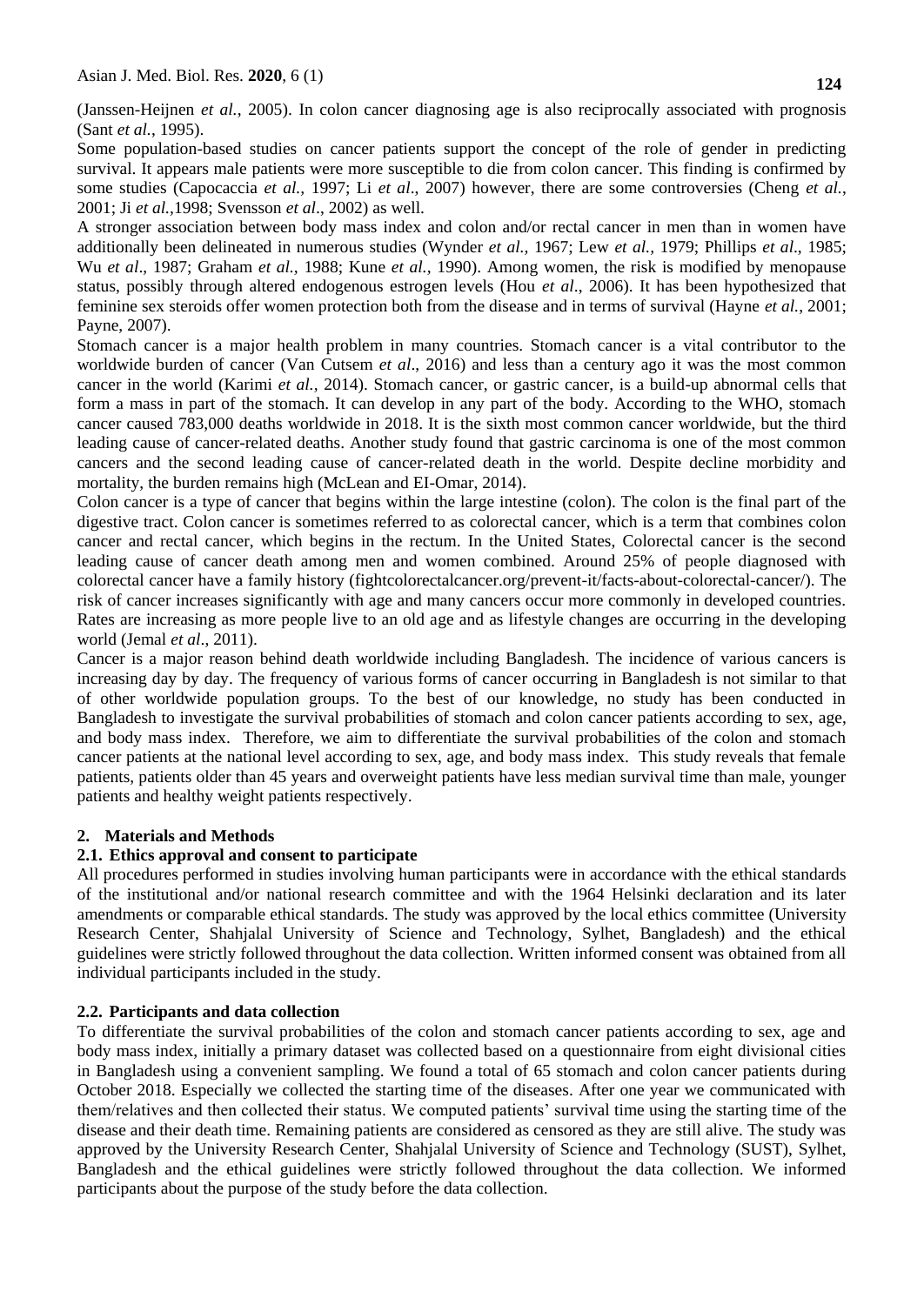Kaplan-Meier product limit estimate (Kishore and Khanna, 2010; Kleinbaum and Klein, 2011) with Log-rank test were used to estimate the survival probabilities of stomach and colon cancer patients. We used SPSS 22.0 for data analysis.

# **3. Results**

In this study we tried to find out survival time of stomach and colon cancer patients as an outcome and then compare the survival probabilities respect to gender, age and body mass index. As sample size is very small therefore, we considered age and body mass index only two categories. Initially we tried to run the Cox model with all explanatory variables (gender, age, and BMI) with their interactions but none is found significant therefore we strict our analysis only to estimate K-M survival probabilities and Log rank test. The study included 46 stomach cancer (71%) and 19 colon cancer patients (29%). Among the 65 patients, 41 patients (63%) are male and 24 patients (37%) are female. After one year we found 20 patients (30.8%) have died where 15 stomach patients and 5 colon patients. We observed the minimum and maximum age of the respondents was 11 and 80 years respectively. Almost two thirds (63.1%) were male respondents. Among male patients, most of them are from the Sylhet division followed by Rangpur, Chattogram, and Dhaka, and among female patients, most of them are from Sylhet and Rajshahi followed by Chattogram division (Figure 1).

## **3.1. Kaplan-Meier product limit estimates**

In order to compare the survival probabilities of male and female patients we plotted the K-M survival curve (Figure 2), it is shown that the survival probabilities of male patients are comparatively higher than female patients. From Table 1, it is also observed that median survival time is higher for male patients than female patients.

In order to compare the survival probabilities of different age groups, we divided the patients into two groups (less than or equal to 45 years and more than 45 years). We plotted K-M survival curves (Figure 3), it is shown that the survival probabilities of young groups (less than or equal to 45 years) are slightly higher than comparatively old age patients. We also observed in Table 2 that the median survival time is higher (31 months) in the younger group than the older group (21 months).

In order to compare the survival probabilities based on body mass index, we divided the patients into two groups (healthy weight and overweight (BMI≥25). We plotted K-M survival curves (Figure 4), it is shown that survival probabilities of the healthy weight group are higher than the overweight group. We also observed in Table 3 that median survival time is higher (30 months) in healthy weight group than overweight group (23 months).

|        | <b>Estimate</b> | Std. error | 95% Confidence interval |             |
|--------|-----------------|------------|-------------------------|-------------|
|        |                 |            | Lower bound             | Upper bound |
| Male   | 31.000          | 4.729      | 21.731                  | 40.269      |
| Female | 22,000          | 5.930      | 10.376                  | 33.624      |

## **Table 1. Medians for survival time according to gender.**

## **Table 2. Medians for survival time according to categorical age.**

|                                | <b>Estimate</b> | <b>Std. error</b> | 95% Confidence interval |             |
|--------------------------------|-----------------|-------------------|-------------------------|-------------|
|                                |                 |                   | Lower bound             | Upper bound |
| Less than or equal to 45 years | 31.000          | 3.708             | 23.733                  | 38.267      |
| Greater than to 45 years       | 22.000          | 5.231             | 11.748                  | 32.252      |

## **Table 3. Medians for survival time according to body mass index.**

|                               | <b>Estimate</b> | Std. error | 95% Confidence interval |                    |
|-------------------------------|-----------------|------------|-------------------------|--------------------|
|                               |                 |            | Lower bound             | <b>Upper bound</b> |
| Within a healthy weight range | 30.000          | 6.971      | 16.338                  | 43.662             |
| Overweight                    | 23,000          | 13.880     | .000                    | 50.206             |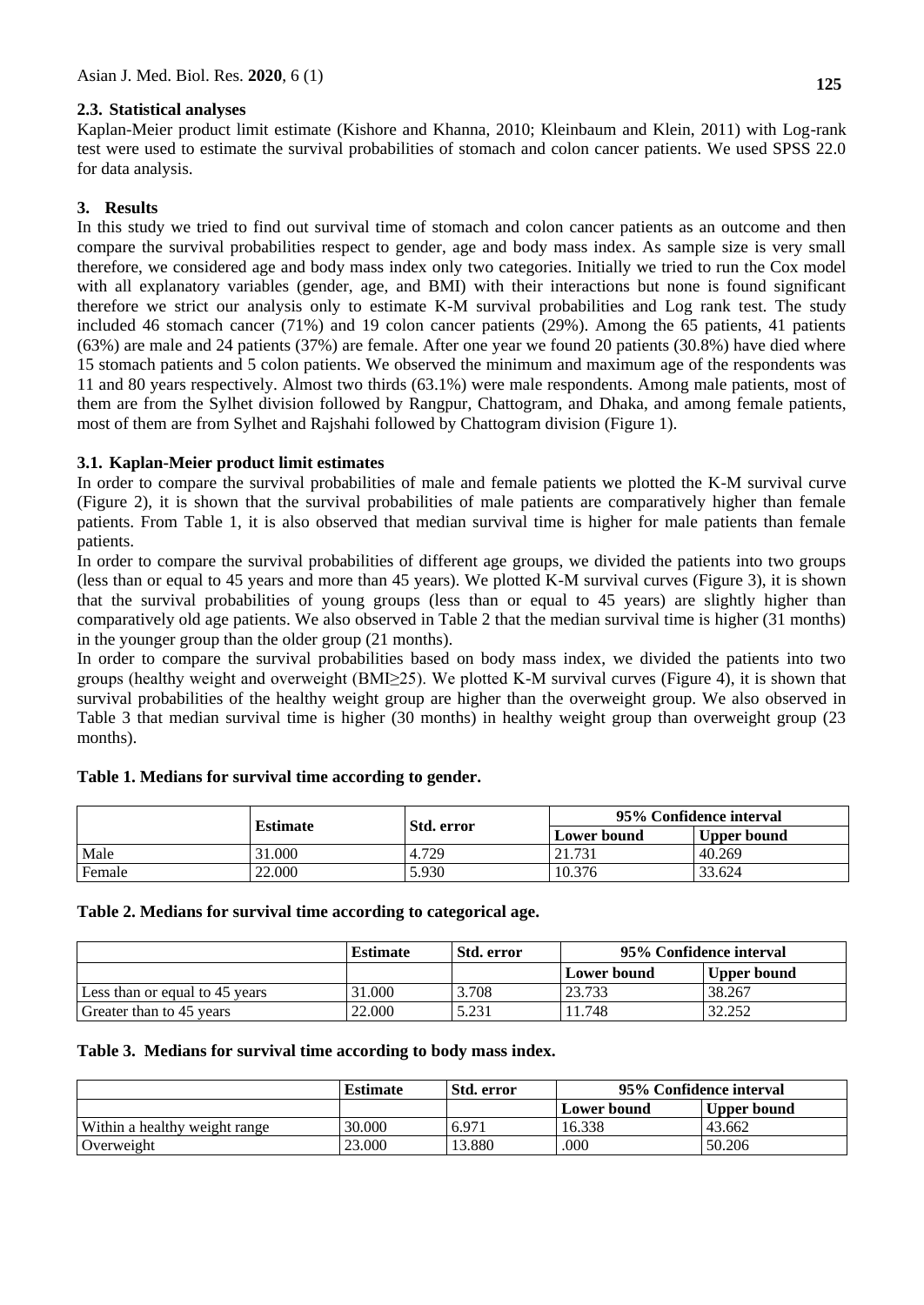

**Figure 1. Distribution of the number of stomach and colon cancer patients by division and gender.**



**Figure 2. Plots of Kaplan-Meier product limit estimates of survival according to gender.**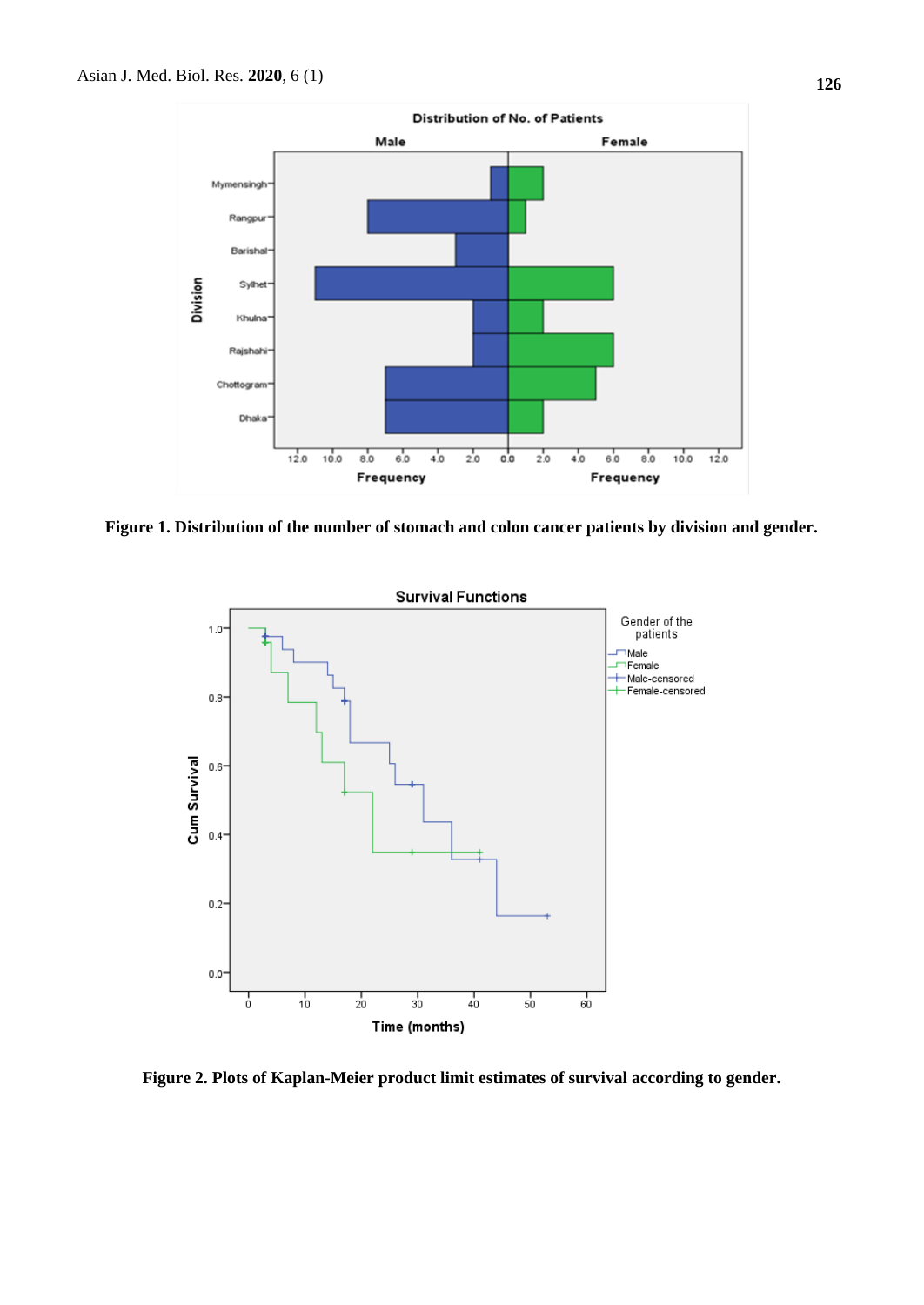

**Figure 3. Plots of Kaplan-Meier product limit estimates of survival according to the age of the patients.**



F**igure 4. Plots of Kaplan-Meier product limit estimates of survival according to body mass index.**

#### **4. Discussion**

Cancer affects most of us at some point in our lives. Cancer cases are expected to surge 57% worldwide in the next 20 years, an imminent "human disaster" that will require a renewed focus on prevention to combat, according to the World Health Organization. The World Cancer Report, produced by the WHO's specialized cancer agency and released on World Cancer Day, predicts new cancer cases will rise from an estimated 14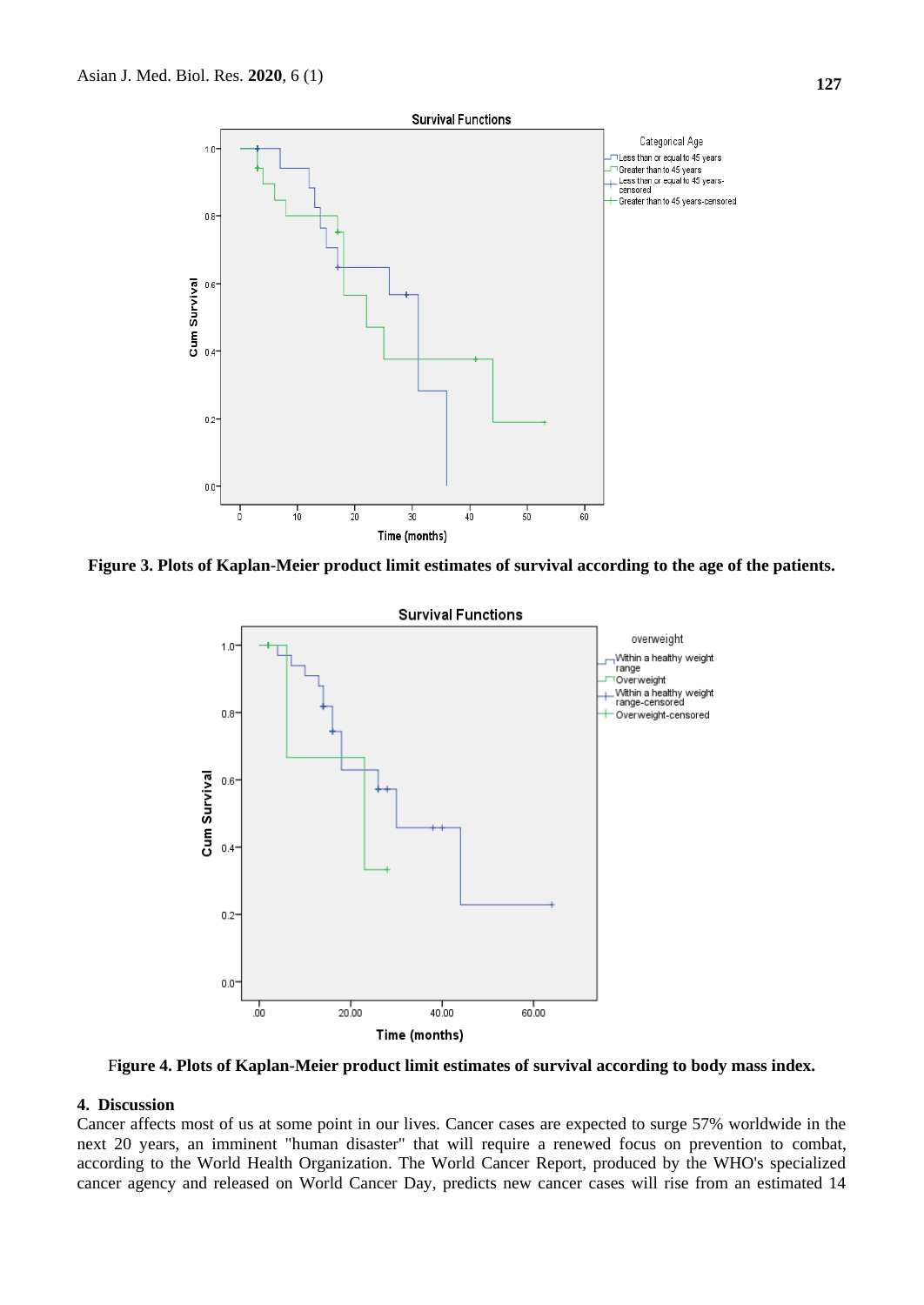million annually in 2012 to 22 million within two decades. Over the same period, cancer deaths are predicted to rise from 8.2 million a year to 13 million. Low- and middle-income countries accounted for about half (51%) of all cancers worldwide in 1975; this proportion increased to 55% in 2007 and is projected to reach 61% by 2050 (Bray and Møller, 2006). Incidence and death rates from stomach cancer have steadily declined over the last 50 years, even though stomach cancer remains the fourth most common malignancy and is second only to lung cancer as the leading cause of cancer deaths (Parkin *et al*., 2002). Stomach cancer accounted for >1 million estimated cases and 800230 deaths in 2007, with an estimated 60% of new cases occur in developing countries. Colorectal cancer was rather rare in 1950 but has become one of the predominant cancers in western countries, now accounting for approximately 10% of cancer-related mortality (Vasen *et al*., 2015). Although it is possible for cancer to strike at any age, most patients with invasive cancer are over 65 (Coleman and Rubinas, 2009). According to cancer researcher Robert A. Weinberg, "If we lived long enough, sooner or later we all would get cancer" (Johnson, 2010). Aging's effect on cancer is complicated by factors such as DNA damage and inflammation-promoting it and factors such as vascular aging and endocrine changes inhibiting it (De Magalhaes, 2013).

The results of Log-rank tests according to three cases (sex, age, and BMI) showed there is no significant difference between male vs female; older vs younger and healthy weight vs overweight of survival probabilities of cancer patients, however, observing the Figures 2, 3 and 4- we clearly see that there is a difference between the respective groups. Based on the exploratory data analysis we found male, younger and healthy patients' survival probabilities are comparatively higher than female, older and overweight patients respectively which is because of the well-known and established facts that women's and older peoples' immune system is not as stronger as males' and younger people. This study also suggests that overweight decreases the survival time which supports the previous studies as well.

### **5. Conclusions**

Including all, we conclude that male, younger and healthy weight patients' survival probabilities are higher than female, older and overweight patients respectively. To improve the survival probabilities of cancer patients, government and non-government organizations need to increase their campaign about the causes and consequences of cancer for enhancing awareness levels on cancer. It is also important for people to take a balanced diet and exercise regularly to keep their healthy weight. Though, the Bangladesh government has been planning to set up cancer centers in eight medical colleges to reach out to these patients; however, it is urgently needed to create a data-house in each hospital so that doctors/researchers can get the exact picture of the cancer status in Bangladesh.

#### **Acknowledgements**

We would like to thank the SUST research center for the partial fund of this study. We also want to thank the authority and patients for their cordial support during the data collection.

#### **Conflict of interest**

None to declare.

#### **References**

- World Health Organization, 2008. The Global Burden of Disease: 2004 Update. Geneva: World Health Organization.
- Jemal A, F Bray, MM Center, J Ferlay, E Ward and D Forman, 2011. Global cancer statistics. CA Can. J. Clin., 61: 69–90.
- Population fact sheets: Bangladesh, 2018. Retrieved from [https://gco.iarc.fr/today/data/factsheets/](https://gco.iarc.fr/today/data/factsheets/populations/50-bangladesh-fact-sheets.pdf) [populations/50-bangladesh-fact-sheets.pdf](https://gco.iarc.fr/today/data/factsheets/populations/50-bangladesh-fact-sheets.pdf)
- Bray F, J Ferlay, I Soerjomataram, RL Siegel, LA Torre and A Jemal, 2018. Global Cancer Statistics 2018: GLOBOCAN Estimates of Incidence and Mortality Worldwide for 36 Cancers in 185 Countries. CA Can. J. Clin., 68: 394–424.
- Ferlay J, F Bray, P Pisani and DM Parkin, 2004. GLOBOCAN 2002 cancer incidence, mortality and prevalence worldwide. IARC Cancer Base No. 5, version 2.0. Lyon: IARC Press; 2004.
- Janssen-Heijnen ML, S Houterman, VE Lemmens, MW Louwman, HA Maas and JW Coebergh, 2005. Prognostic impact of increasing age and co-morbidity in cancer patients: a population-based approach. Crit. Rev. Oncol. Hemat., 55: 231–240.